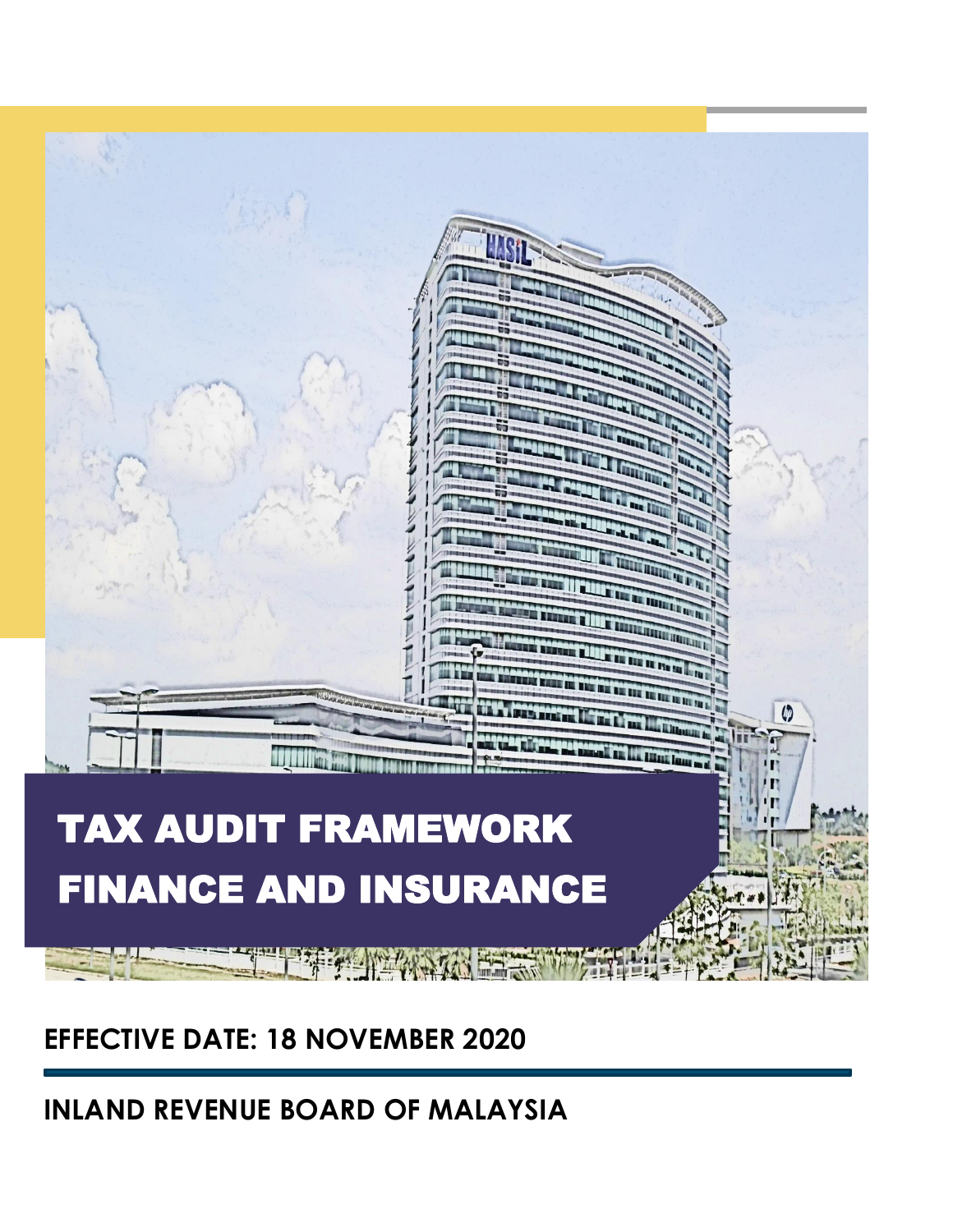|     | <b>TABLE OF CONTENTS</b>                                                                                                                                                                 | <b>Pages</b>                                           |  |  |  |
|-----|------------------------------------------------------------------------------------------------------------------------------------------------------------------------------------------|--------------------------------------------------------|--|--|--|
| 1.  | <b>INTRODUCTION</b>                                                                                                                                                                      | 1                                                      |  |  |  |
| 2.  | <b>STATUTORY PROVISIONS</b>                                                                                                                                                              | $\overline{2}$                                         |  |  |  |
| 3.  | <b>WHAT IS A TAX AUDIT?</b>                                                                                                                                                              | $\overline{4}$                                         |  |  |  |
| 4.  | <b>OBJECTIVES OF A TAX AUDIT</b>                                                                                                                                                         | 5                                                      |  |  |  |
| 5.  | <b>YEARS OF ASSESSMENT COVERED</b>                                                                                                                                                       | 5                                                      |  |  |  |
| 6.  | <b>SELECTION OF CASES</b>                                                                                                                                                                | 5                                                      |  |  |  |
| 7.  | <b>TAX AUDIT IMPLEMENTATION</b><br><b>Initial Audit Action</b><br>7.1<br>7.2 Audit Visit<br>7.3 Duration of Field Audit Visit<br>7.4 Record Review / Examination<br>7.5 Audit Settlement | 6<br>$6\phantom{1}6$<br>$\overline{7}$<br>8<br>8<br>10 |  |  |  |
|     | 7.6 Voluntary Disclosure                                                                                                                                                                 | 12                                                     |  |  |  |
| 8.  | <b>RIGHTS AND RESPONSIBILITIES</b><br>8.1<br><b>IRBM</b><br>8.2 Taxpayer<br>8.3<br><b>Approved Tax Agents</b>                                                                            | 13<br>13<br>14<br>16                                   |  |  |  |
| 9.  | <b>CONFIDENTIALITY OF INFORMATION</b>                                                                                                                                                    | 17                                                     |  |  |  |
| 10. | <b>OFFENCES AND PENALTIES</b>                                                                                                                                                            | 17                                                     |  |  |  |
| 11. | <b>COMPLAINTS</b>                                                                                                                                                                        | 18                                                     |  |  |  |
| 12. | <b>PAYMENT PROCEDURES</b>                                                                                                                                                                | 18                                                     |  |  |  |
| 13. | <b>APPEALS</b>                                                                                                                                                                           |                                                        |  |  |  |
| 14. | <b>EFFECTIVE DATE AND CANCELLATION</b>                                                                                                                                                   |                                                        |  |  |  |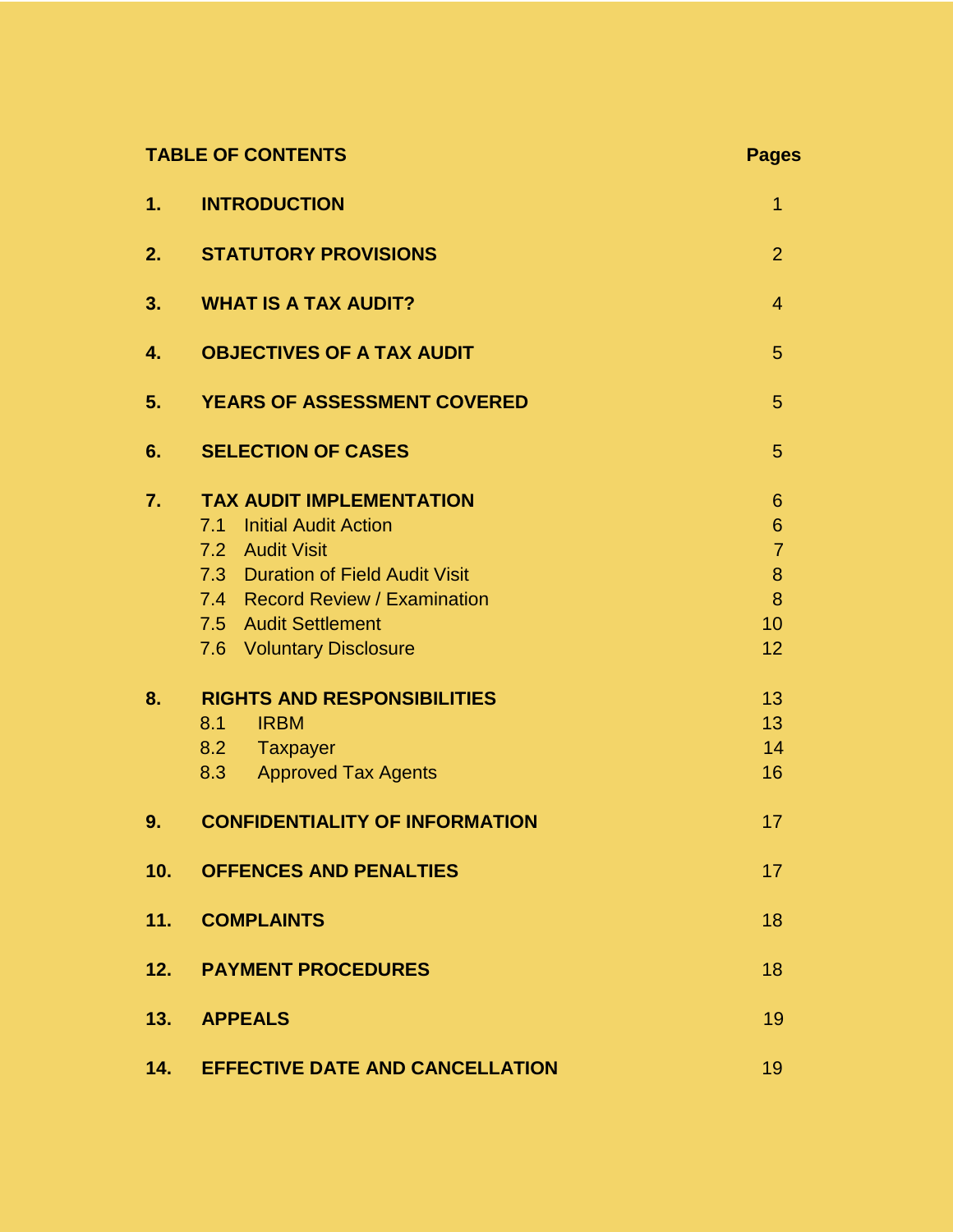# **1. INTRODUCTION**

- 1.1 A fair, transparent and equitable tax administration system will enhance the public's confidence in the tax system. Adherence to tax law should be strictly enforced and taxation offences such as non-compliance and tax evasion should be penalised in accordance with the provisions of the Income Tax Act 1967 (ITA).
- 1.2 Under the Self-Assessment System (STS), tax audit is the main activity of the Inland Revenue Board of Malaysia (IRBM) to enhance voluntary tax compliance. A taxpayer may be selected for audit at any time. However, if the taxpayer has been selected for audit it does not mean that the taxpayer has committed an offence.
- 1.3 The Tax Audit Framework Finance and Insurance issued by the IRBM aims to ensure that tax audits on taxpayers in the Finance and Insurance Industry are conducted fairly, transparently and equitably. This framework outlines the rights and responsibilities of audit officers, taxpayers and tax agents. In general, this framework aims to:
	- a. assist audit officers to perform their duties more efficiently and effectively; and
	- b. assist taxpayers to fulfil their responsibilities
- 1.4 This Tax Audit Framework applies to the following industries:
	- 1.4.1 Finance Industry
		- a. Finance / Islamic Finance Industry

Consists of Financial Institutions / Islamic Finance Institutions regulated by Bank Negara Malaysia licensed under the Financial Services Act 2013, Islamic Financial Services Act 2013 or the Development Financial Institutions Act 2002.

b. Financial / Islamic Financial Intermediaries

Consists of financial leasing, factoring, credit card services, stock brokers, stocks and bonds, operations and financial market control services and other financial intermediaries.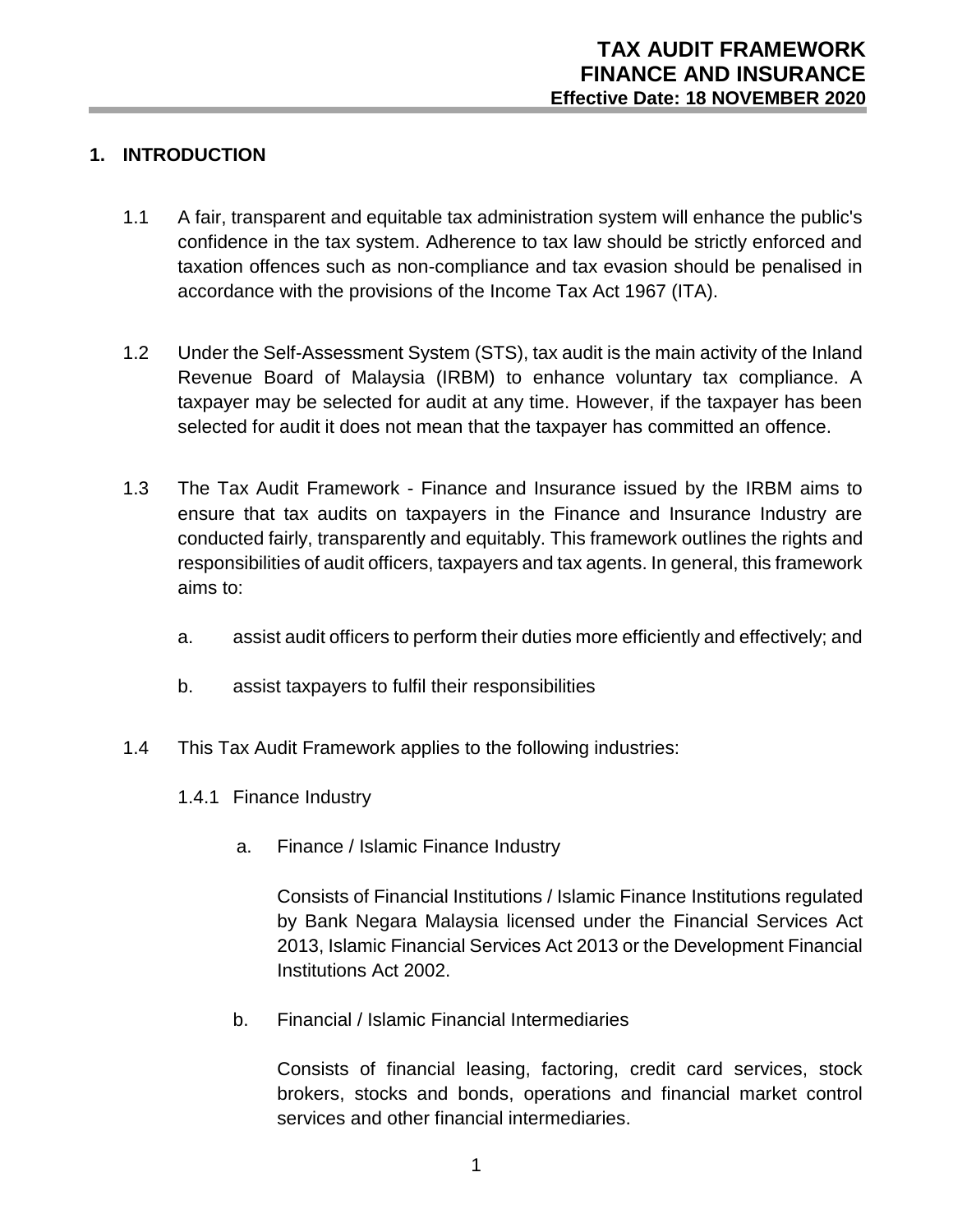#### 1.4.2 Insurance Industry

a. Insurance Industry / Takaful Industry

Consists of life insurance and general insurance operator companies / life takaful and general takaful operator companies licensed under the Financial Services Act 2013 or the Islamic Financial Services Act 2013.

b. Insurance Intermediaries / Takaful Intermediaries

Consists of insurance / takaful brokerage companies, insurance / takaful (loss adjuster), and licensed insurance / takaful agent companies, registered and licensed by Bank Negara Malaysia.

# **2. STATUTORY PROVISIONS**

- 2.1 The legal provisions under the ITA which are applicable to tax audits are:
	- a. Subsection 39(1A) : Deduction is not allowed if information is not provided to the Director General of Inland Revenue (DGIR) pursuant to the notice under section 81 of the ITA within the time specified.
	- b. Section 60 : Insurance business.
	- c. Section 60A : Re-insurance: Chargeable Income, Reduced rate and Exempt Dividend.
	- d. Section 60AA : Takaful business.
	- e. Section 60AB : Chargeable income of life fund subject to tax.
	- f. Section 60C : Banking business.
	- g. Section 78 : Power to call for specific returns and production of books.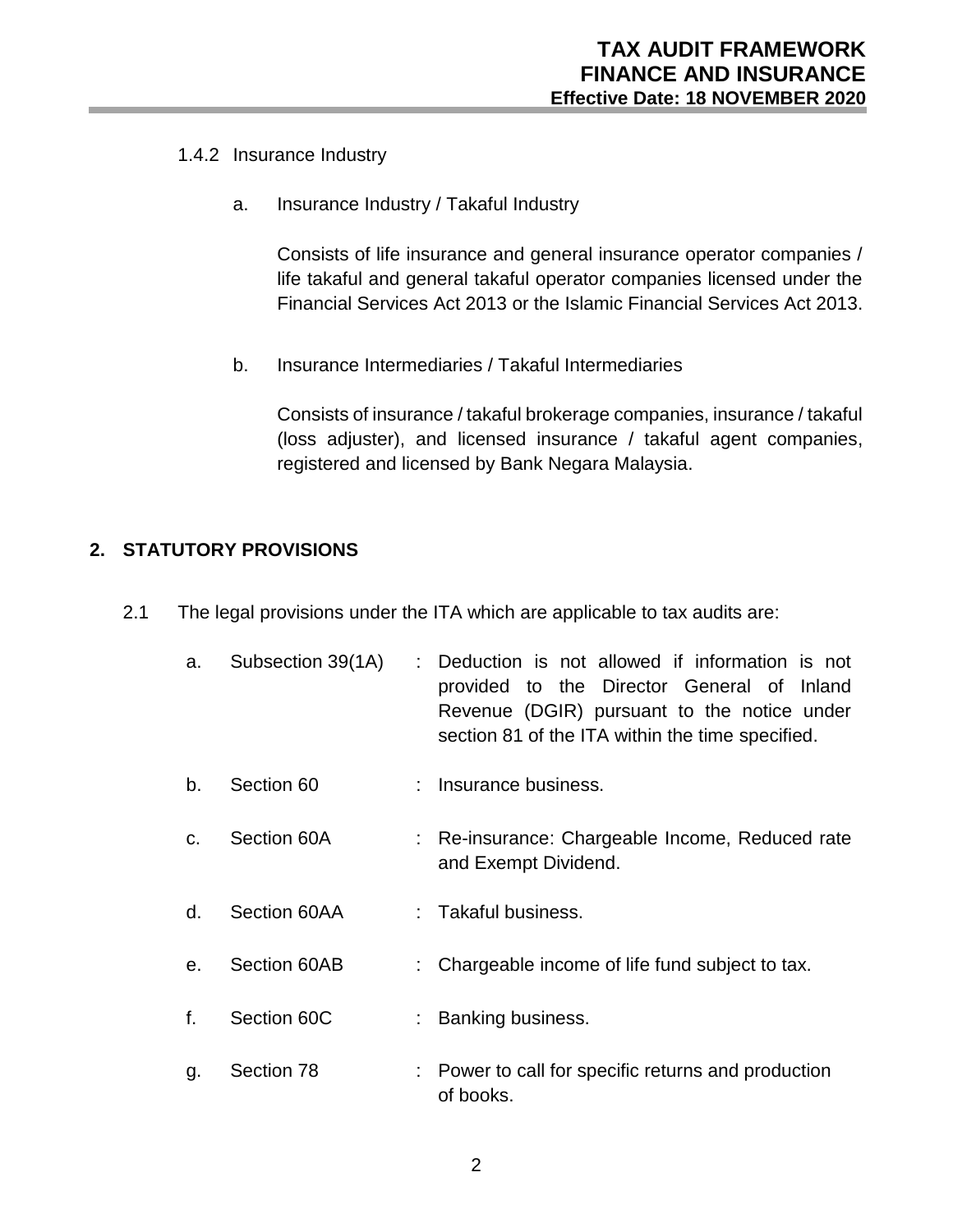# **TAX AUDIT FRAMEWORK FINANCE AND INSURANCE Effective Date: 18 NOVEMBER 2020**

| h. | Section 79                                           |                       | : Power to call for statement of bank accounts, etc.                               |  |
|----|------------------------------------------------------|-----------------------|------------------------------------------------------------------------------------|--|
| i. | Section 80                                           |                       | : Power of access to buildings and documents, etc.                                 |  |
| j. | Section 81                                           |                       | Power to call for information.                                                     |  |
| k. | Section 82                                           |                       | Duty to keep records and give receipts.                                            |  |
| I. | Section 82A                                          |                       | : Duty to keep documents for ascertaining of<br>chargeable income and tax payable. |  |
| m. | Subsection 97A(2) : Right of appeal.<br>& Section 99 |                       |                                                                                    |  |
| n. | Section 100                                          | $\mathbb{Z}^{\times}$ | Extension of time for appeal.                                                      |  |
| ο. | Section 101                                          |                       | Review by Director General.                                                        |  |
| p. | Section 102                                          |                       | Disposal of appeals.                                                               |  |
| q. | Section 112                                          | ÷                     | to furnish return or give<br>Failure<br>notice<br>0f<br>chargeability.             |  |
| r. | Section 113                                          | ÷                     | Incorrect returns.                                                                 |  |
| S. | Section 116                                          |                       | Obstruction of officers.                                                           |  |
| t. | Section 119A                                         | t.                    | Failure to keep records.                                                           |  |
| u. | Section 120                                          |                       | Other offences.                                                                    |  |
| v. | Section 138                                          | ÷.                    | Certain material to be treated as confidential.                                    |  |
| W. | Section 138A                                         |                       | Public ruling                                                                      |  |
| х. | Section 140                                          | t.                    | Power to disregard certain transactions.                                           |  |
| у. | Section 141                                          | ÷                     | Powers regarding certain transactions by non-<br>residents.                        |  |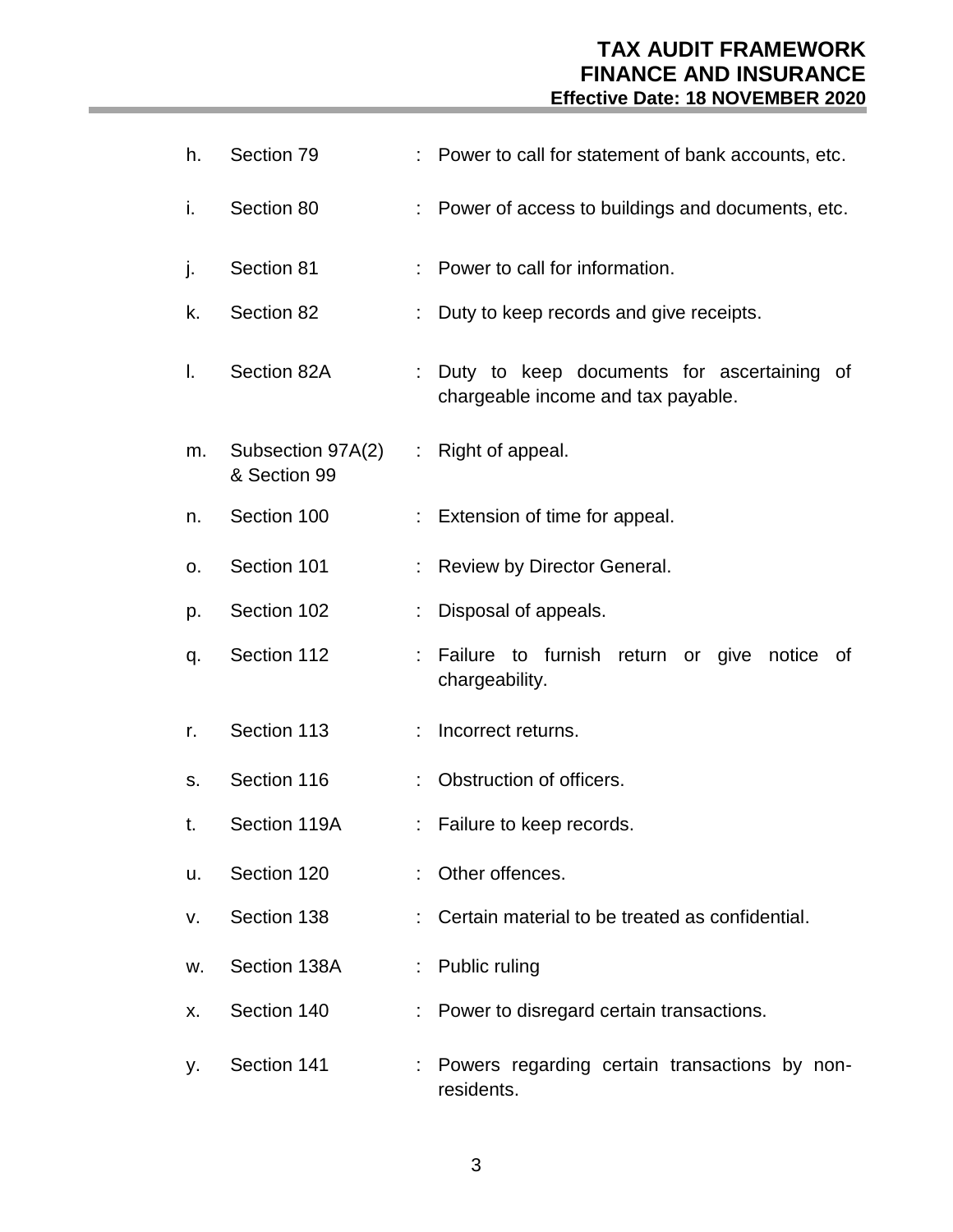2.2 The powers provided under the law in respect of tax audits for the Finance and Insurance Industry are not limited to the provisions of the above law. It also covers the entire ACP, the Real Property Gains Tax Act 1976, the Petroleum Income Tax Act 1967, Promotion of Investment Act 1986, Stamp Act 1949, Labuan Business Activity Tax Act 1990 and other acts administered by the IRBM.

# **3. WHAT IS A TAX AUDIT?**

- 3.1 A tax audit is a review / examination of taxpayer's business records and financial affairs to ensure that the right amount of income should be declared and the right amount of tax calculated and paid are in accordance with tax laws and regulations. IRBM carries out two (2) types of audit, namely desk audit and field audit.
	- a. Desk Audit
		- i. A desk audit is conducted at the IRBM's office. It involves issues or adjustments of incomes and taxes that can be resolved by correspondence. Taxpayer may be called for an interview at the IRBM's office if further information is needed.
		- ii. In general, a desk audit involves a review / examination of all income and expenditure information as well as the various types of claims which are made by the taxpayer in the ITRF.
		- iii. In certain circumstances, a desk audit case may be referred for a field audit action. Under such circumstances, the taxpayer will be informed through a field audit notification letter as part of the normal process of commencing the field audit.
	- b. Field Audit

A field audit is carried out either at the taxpayer's premises, the IRBM's office or wherever the taxpayer and IRBM have agreed upon. It involves reviewing business records. A taxpayer will be notified prior to the exercise of a field audit.

3.2 In general, this Tax Audit Framework is applicable to both types of audits, which are desk audit and field audit.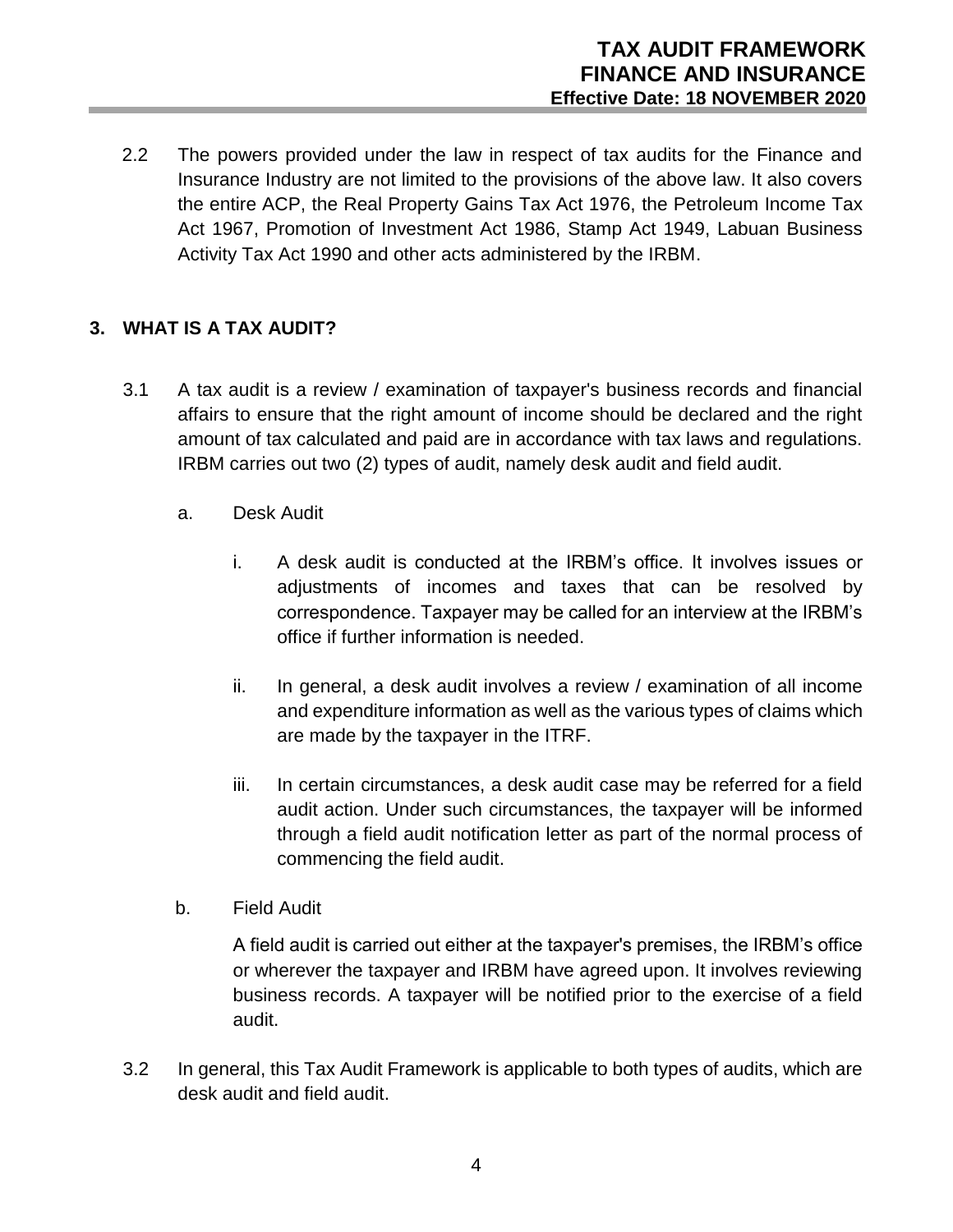#### **4. OBJECTIVES OF A TAX AUDIT**

- 4.1 The main objective of a tax audit on the Finance and Insurance Industry is to encourage voluntary compliance with tax laws and regulations and to ensure that compliance rate is achieved under the STS. As such, the audit officer is required to ascertain that the correct amount of income has been reported, and taxes have been paid in compliance with tax laws and regulations.
- 4.2 A tax audit activity is an approach by the IRBM to educate as well as to create awareness / provide exposure to the taxpayer on his rights and responsibilities under the provisions of the ITA.

# **5. YEARS OF ASSESSMENT COVERED**

- 5.1 A tax audit is carried out comprehensively and can cover up to three (3) years of assessment.
- 5.2 However, the years of assessment covered to raise the assessment may be extended to five (5) years of assessment depending on the audit issues found. The limit for this coverage period does not apply to audit cases involving fraud, wilful default or negligence as provided under subsection 91(3) of the ITA.

#### **6. SELECTION OF CASES**

- 6.1 The selection of tax audit cases is conducted through computerised systems based on risk assessment criteria and / or based on various sources of information received.
- 6.2 Some of the basis used in tax audit case selection are as follows:
	- a. selection based on risk assessment;
	- b. information received from third party; and
	- c. selection based on specific issues and etc.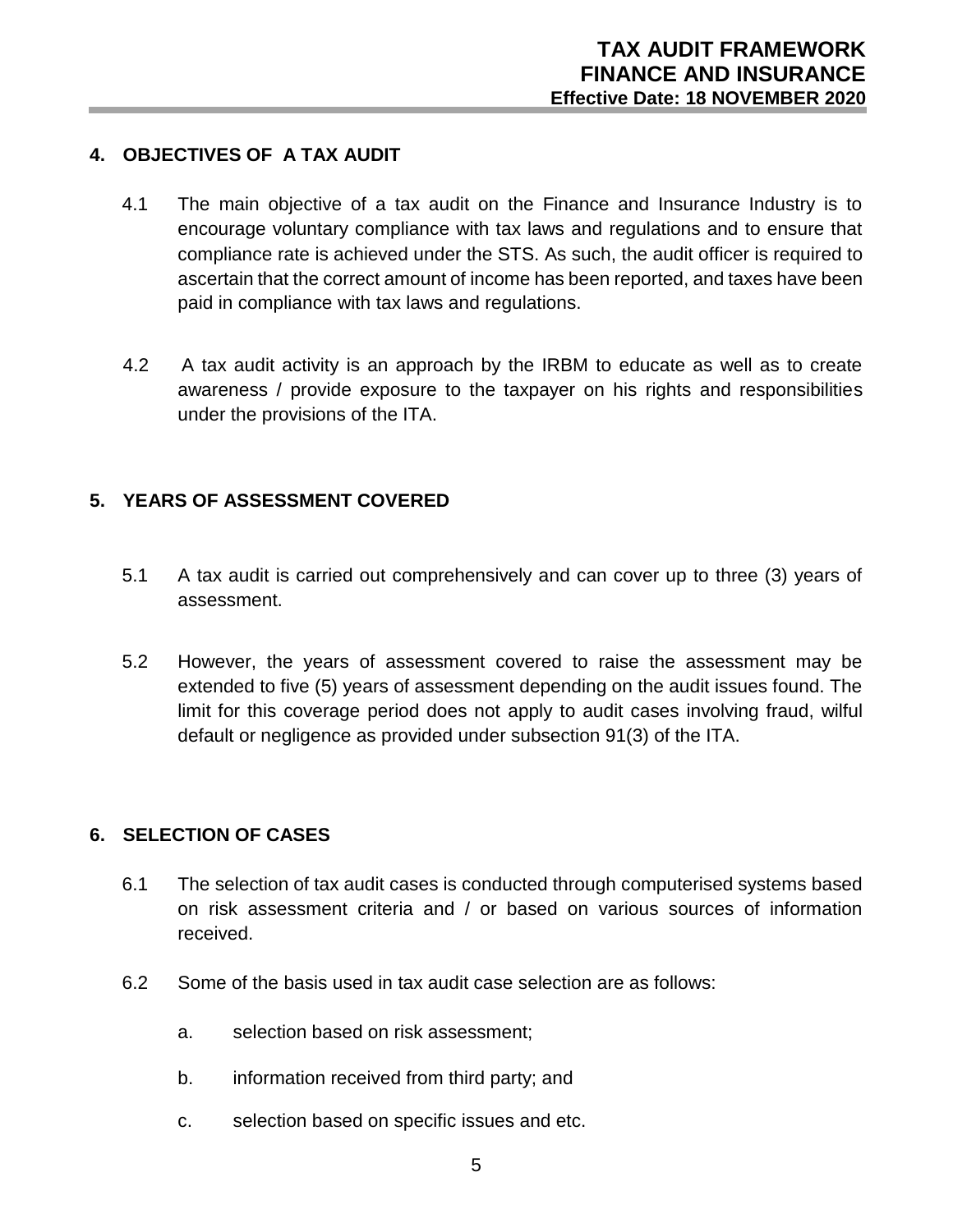# **7. TAX AUDIT IMPLEMENTATION**

- 7.1 Initial Audit Action
	- 7.1.1 A *Surat Memohon Dokumen dan Maklumat* (Request for Documents and Information Letter) will be issued to the taxpayer by official e-mail or fax or mail to acquire documents and information.
	- 7.1.2 In cases where the taxpayer is required to submit documents and information, the taxpayer is required to provide feedback within 14 calendar days from the date of the *Surat Memohon Dokumen dan Maklumat* (Request for Documents and Information Letter). If the taxpayer fails to provide feedback within the time specified, the audit action will be resumed using the appropriate method.
	- 7.1.3 In the case of a field audit, a *Surat Pemberitahuan Lawatan Pematuhan* (Compliance Visit Notification Letter) will be issued to the taxpayer at least 14 calendar days prior to the date of visit.
	- 7.1.4 If a *Surat Pemberitahuan Lawatan Pematuhan* (Compliance Visit Notification Letter) has been issued, the taxpayer may apply to postpone the date of the audit visit on reasonable grounds and unavoidable circumstances.
	- 7.1.5 A *Surat Pemberitahuan Lawatan Pematuhan* (Compliance Visit Notification Letter) for an audit visit shall contain the following:
		- a. date of visit;
		- b. records that should be made available;
		- c. year of assessment to be audited;
		- d. name of the audit officer; and
		- e. duration of the audit visit.
	- 7.1.6 The taxpayer may contact the Director of Section of the Finance or Insurance Division, the Director of the Finance or Insurance Division or the Director of the Special Industry Branch for the purpose of confirming the audit visit.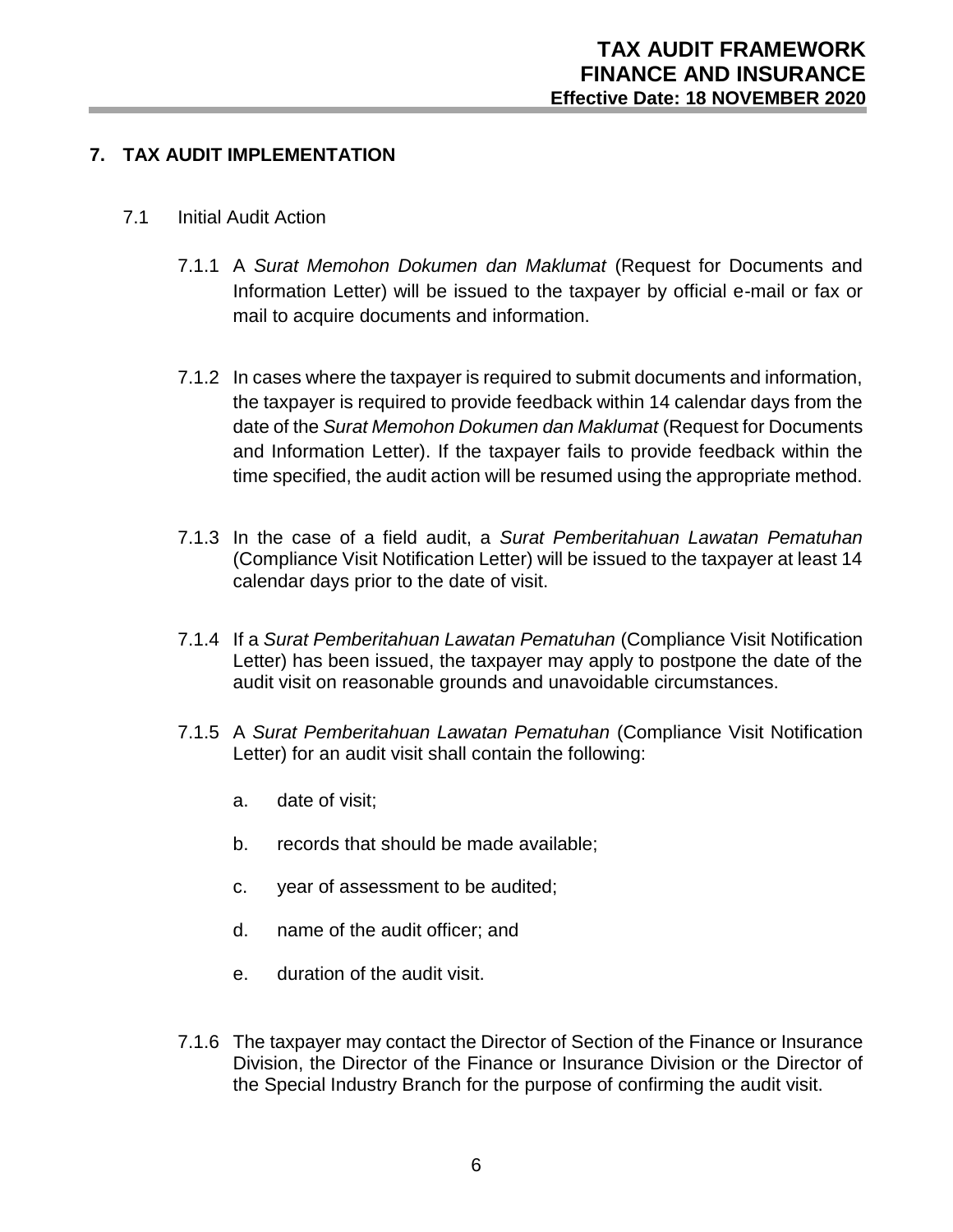- 7.1.7 The IRBM may visit any of the taxpayer's premises or related premises by notifying the taxpayer in advance.
- 7.1.8 An audit examination with due notice may be extended to related companies / businesses or companies / businesses controlled by the taxpayers.
- 7.1.9 In the absence of an audit visit, a *Surat Penentuan Permulaan Tempoh Penyelesaian Kes* (Letter of Determination of Commencement of Case Settlement Period) will be issued to the taxpayer to inform the commencement date for computation of the audit case settlement period.
- 7.2 Audit Visit
	- 7.2.1 An audit visit is only applicable to a field audit activity. The audit examination can be performed in the following places:
		- a. business premises of the taxpayer / tax agent;
		- b. office of the IRBM; or
		- c. other appropriate places as agreed upon by both parties.
	- 7.2.2 During the audit visit, the audit officer will:
		- a. introduce himself and produce an authority card bearing the name and photograph of the officer or a letter of authority issued by the IRBM;
		- b. inform the taxpayer on the purpose of the visit at the beginning of the visit;
		- c. notify the taxpayer / tax agent that under section 80 of the ITA, the officer at all times has full and free access to:
			- i. enter and inspect all lands, buildings and places; and
			- ii. view all books, documents, objects, articles, materials and things and examine, retrieve, make copies or extracts of any document without any payment charges.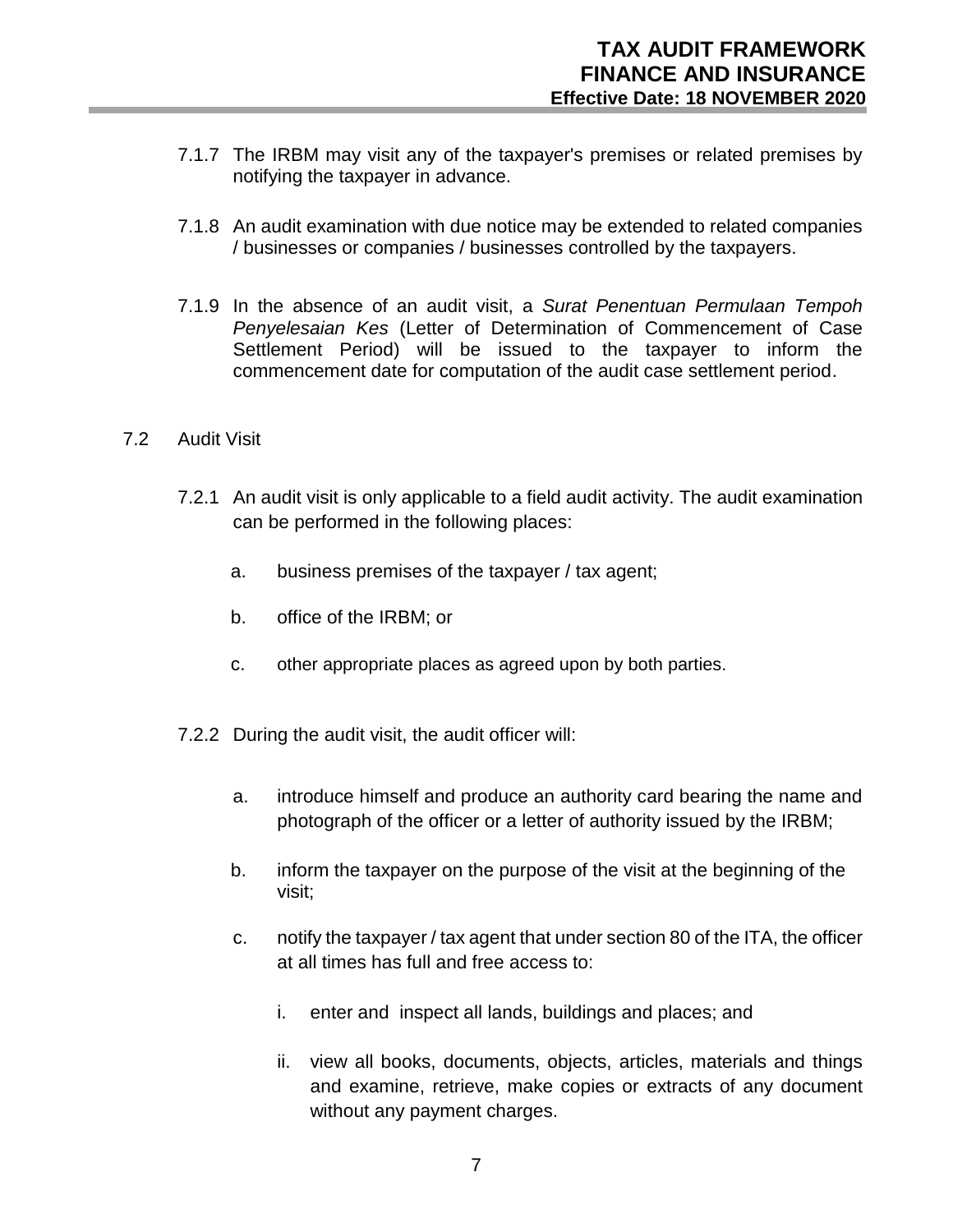- d. inform the scope and duration required for the audit to review / inspect documents;
- e. inform the names, telephone numbers of the office and senior officer in charge of the audit;
- f. notify the taxpayer's rights and responsibilities during the audit;
- g. conduct document review / inspection at the places visited;
- h. access, download and retrieve relevant information from any electronic media equipment; and
- i. interview the taxpayer as well as the person concerned.
- 7.2.3 In certain circumstances, an audit visit will not be made at the taxpayer's premises and document review is only performed at the IRBM's office.
- 7.3 Duration of Field Audit Visit

The time required to carry out an audit visit is between one (1) to three (3) days. However, the period may be extended depending on the following factors:

- a. the size and the complexity of business transactions which are carried out;
- b. the form in which records are kept; or
- c. the extent of co-operation from the taxpayer.
- 7.4 Record Review / Examination
	- 7.4.1 During the audit process the audit officer should be allowed to review important and risky transactions as well as obtain supporting documents as audit evidence. The review will not involve records for the year of assessment that have expired.
	- 7.4.2 In certain circumstances, the audit officer may also need to review records other than the taxpayer's business records.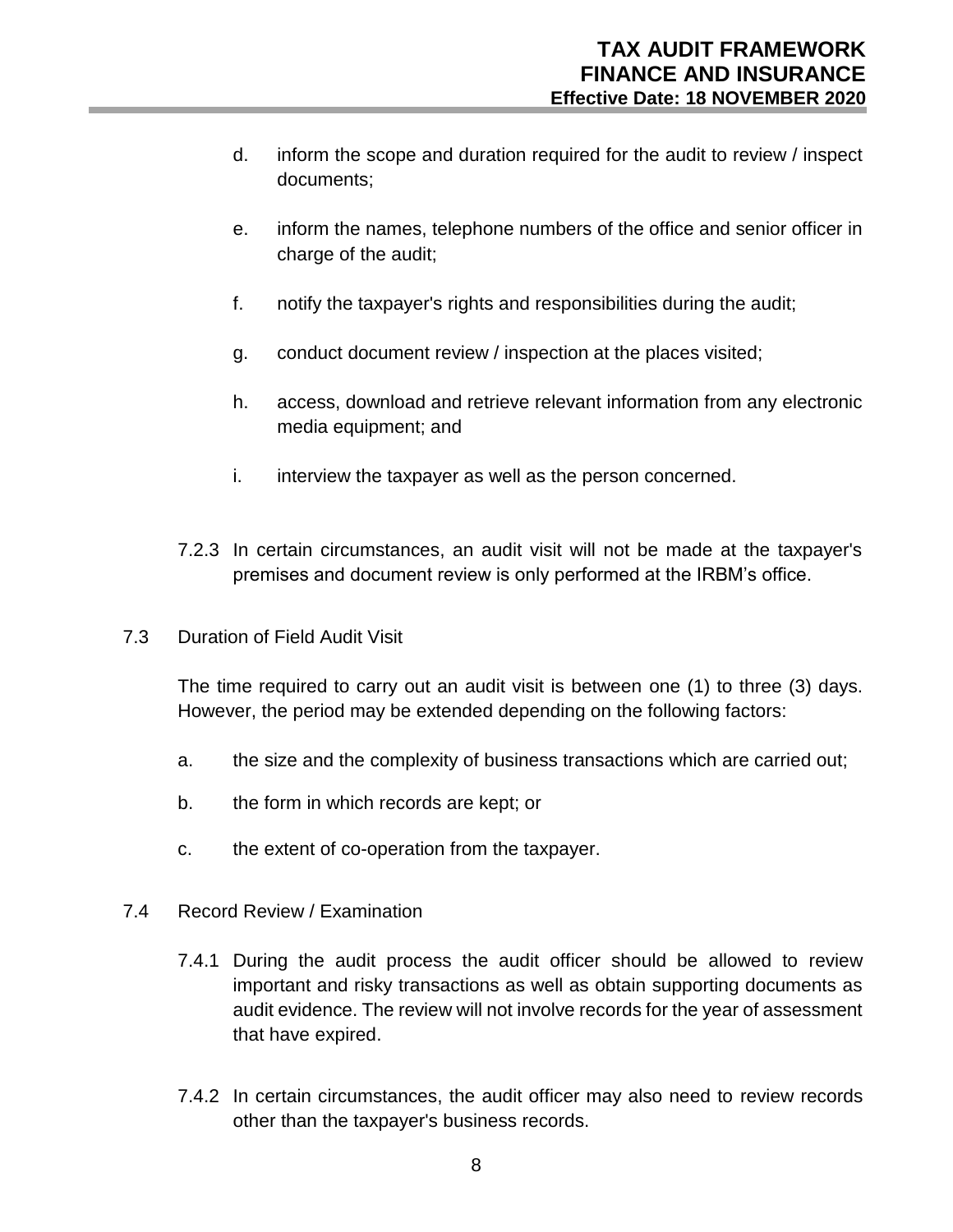- 7.4.3 Under the provisions of section 80 of the ITA, the audit officer is allowed to have full access to the taxpayer's records. Where necessary, the audit officer should be allowed to make copies of the relevant records and documents.
- 7.4.4 If there is a need for the collection of the taxpayer's original documents and records by the audit officer, the audit officer shall provide a list and an acknowledgement of the receipt of the documents and records and the list shall be signed by the audit officer and the taxpayer or tax agent. The taxpayer can review the documents and records and make copies of the lists (if necessary).
- 7.4.5 If accounting books and records are stored electronically, the audit officer is allowed to access computer systems, servers or gadgets and to download accounting data into a compact disc, pen drive, portable hard disk or any other storage media.
- 7.4.6 The audit officers will review all relevant documents and records to determine that the correct amount of income has been reported. The records are generally as follows:
	- a. Business Records

Taxpayer can obtain guidance on record-keeping from the guidebooks as well as the Public Rulings issued by the IRBM.

Pursuant to Section 138A of the ITA, the DGIR is empowered to issue public rulings on the interpretation of any provisions of the ITA.

The Public Ruling related to record keeping that has been issued is the Public Ruling of the IRBM No. 4/2000 (Revised): Keeping Sufficient Records (Companies & Co-operatives).

- 7.4.7 Sections 82 and 82A of the ITA require the taxpayer to maintain sufficient and complete records to enable the income or loss of the business to be determined. Records and documents include:
	- a. books of accounts which record receipts and payments or income and expenditure;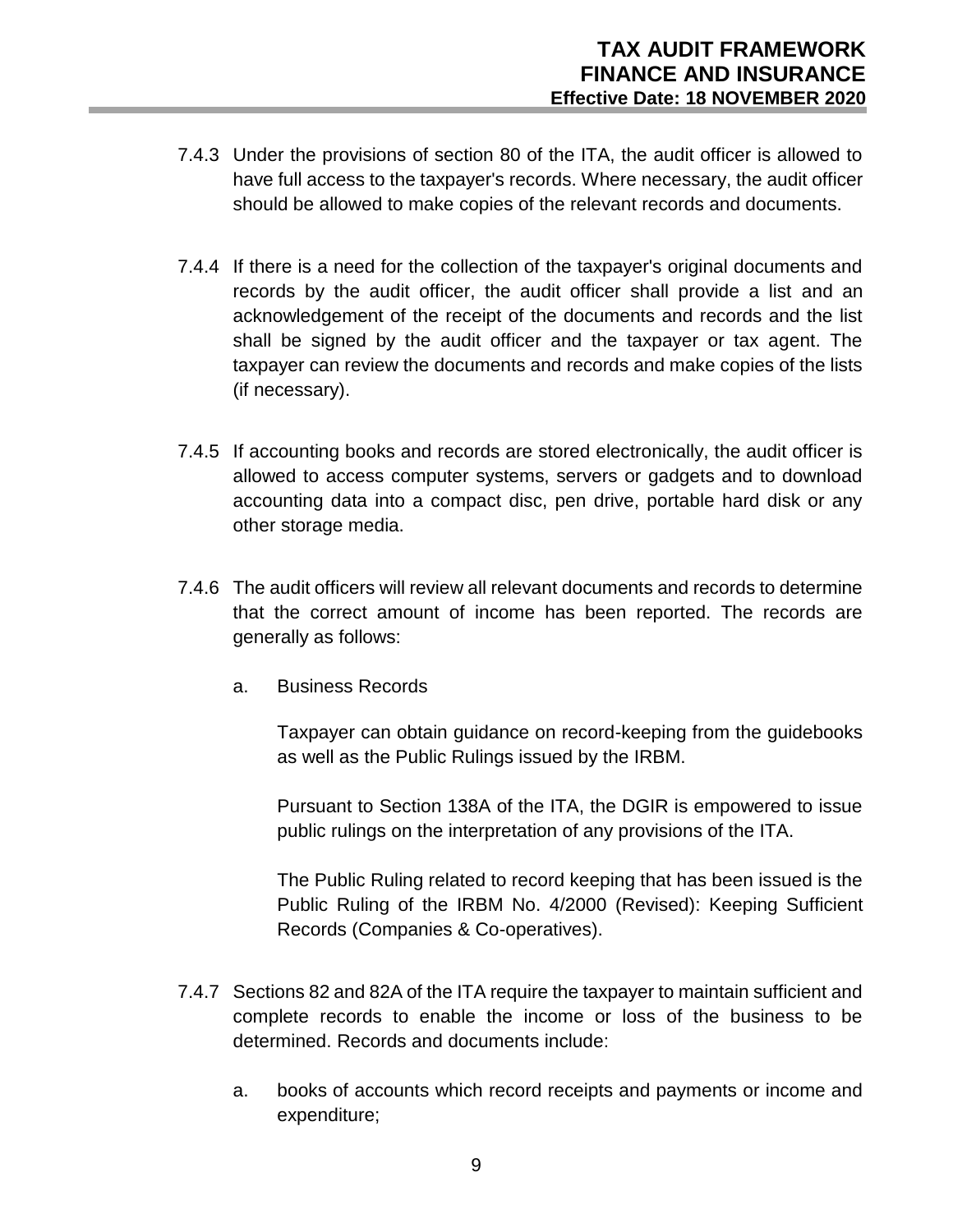- b. financial statements;
- c. invoices, vouchers, receipts and other documents as are necessary to verify any of the items recorded in the books of accounts;
- d. documents, objects, materials, articles and objects which are handled and stored in any form of electronic medium; and
- e. any other records as may be specified by the DGIR.
- 7.4.8 Failure to comply with subsections 82(1), 82(3) and 82(5) of the ITA to maintain a sufficient and complete record is an offence under section 119A of the ITA.
- 7.4.9 If the taxpayer fails to maintain a sufficient and complete record, the audit officer will use the best method or approach to determine whether the income has been properly reported.
- 7.5 Audit Settlement
	- 7.5.1 Taxpayer may be called to the IRBM's office to discuss audit findings issues.
	- 7.5.2 In addition, the taxpayer himself may be present at the IRBM's office to seek clarification on the progress of the audit process or to provide further information to expedite the settlement of the audit.
	- 7.5.3 The taxpayer shall be notified in writing through the Surat Penemuan Semakan Kes covering the following matters:
		- a. the audit issues raised; and
		- b. the reasons and rationale of the issues raised.
	- 7.5.4 The taxpayer will be given the opportunity to provide feedback and clarification regarding the audit findings.
	- 7.5.5 If the taxpayer is dissatisfied with the audit findings which are issued, the taxpayer may formally make an objection within 18 calendar days from the date of the *Surat Penemuan Semakan Kes* by submitting additional information and supporting evidence to support his objection.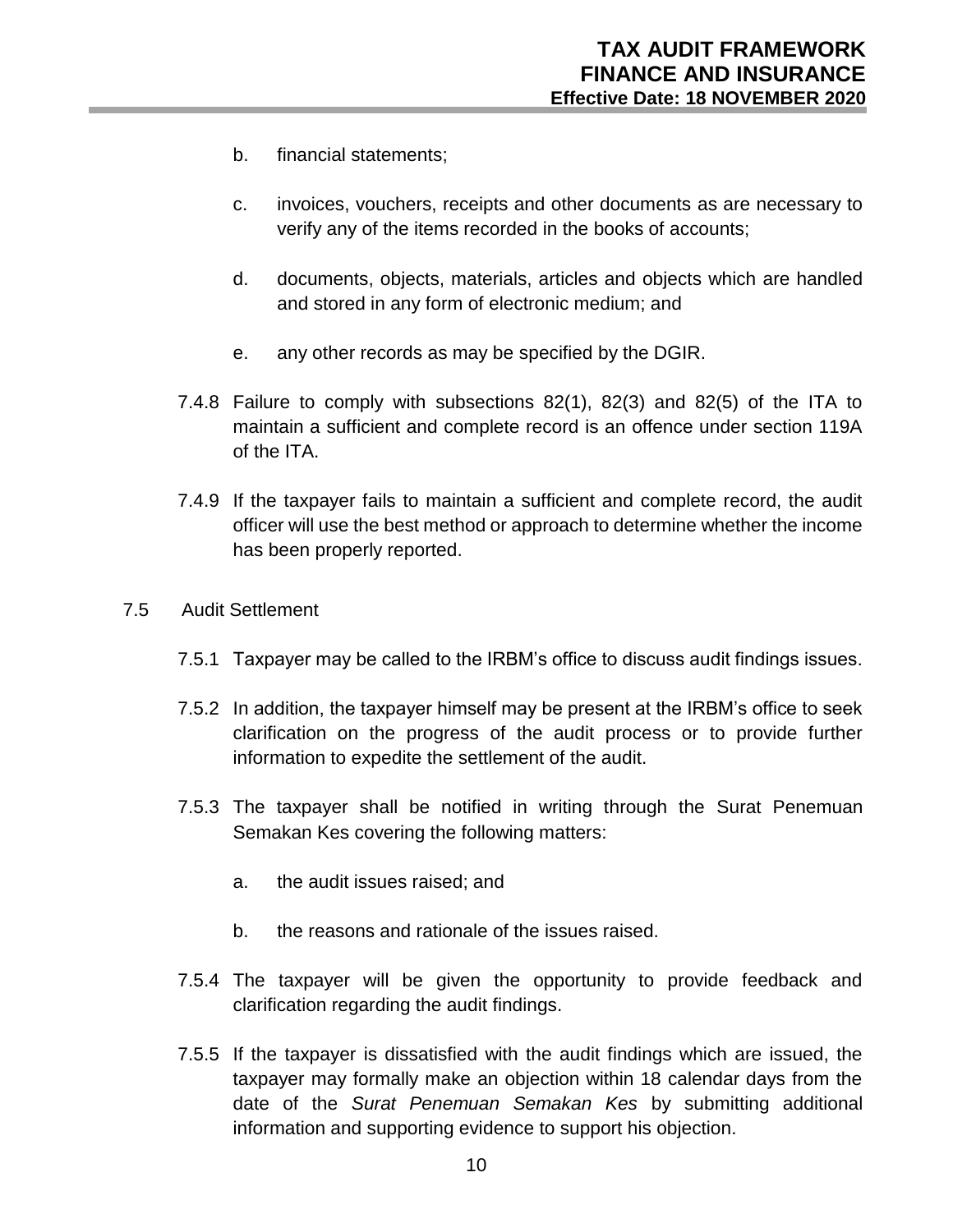- 7.5.6 The taxpayer's objections will be reviewed and the taxpayer will be informed accordingly of the final audit findings.
- 7.5.7 If no objection is received within 18 calendar days from the date of the *Surat Penemuan Semakan Kes*, the taxpayer is deemed to have agreed to the audit findings.
- 7.5.8 Amount of income, tax and penalty adjustments (if any) and the years of assessment involved shall be notified by the *Surat Penyelesaian Kes* (Case Settlement Letter). Subsequently, Notice of Assessment or Notification of Non-chargeability will be issued.
- 7.5.9 If no adjustment is made, a letter notifying of an audit settlement without adjustment will be issued.

| <b>Finance / Islamic Finance</b> |                                             |  |  |  |  |  |  |  |  |
|----------------------------------|---------------------------------------------|--|--|--|--|--|--|--|--|
| <b>Business Activity</b>         | <b>Settlement Period</b>                    |  |  |  |  |  |  |  |  |
| Commercial<br>banks,             | 240<br>calendar<br>the<br>days<br>from      |  |  |  |  |  |  |  |  |
| banks, Islamic<br>investment     | commencement date of the audit visit or     |  |  |  |  |  |  |  |  |
| other<br>financial<br>banks and  | of the Surat Penentuan<br>the<br>date       |  |  |  |  |  |  |  |  |
| institutions                     | Permulaan Tempoh Penyelesaian Kes           |  |  |  |  |  |  |  |  |
|                                  | (Case Settlement Period Determination       |  |  |  |  |  |  |  |  |
|                                  | Letter) is issued, whichever is applicable. |  |  |  |  |  |  |  |  |
| <b>Finance / Islamic Finance</b> |                                             |  |  |  |  |  |  |  |  |
|                                  |                                             |  |  |  |  |  |  |  |  |
| <b>Business Activity</b>         | <b>Settlement Period</b>                    |  |  |  |  |  |  |  |  |
| Financial leasing, factoring,    | 90<br>calendar<br>days from<br>the          |  |  |  |  |  |  |  |  |
| credit card services, stock      | commencement date of the audit visit or     |  |  |  |  |  |  |  |  |
| brokers, stocks and bonds,       | of the Surat Penentuan<br>the<br>date       |  |  |  |  |  |  |  |  |
| financial market services and    | Permulaan Tempoh Penyelesaian Kes           |  |  |  |  |  |  |  |  |
| operations / other financial     | (Case Settlement Period Determination       |  |  |  |  |  |  |  |  |

7.5.10 Tax audit cases need to be resolved within the stipulated period as follows: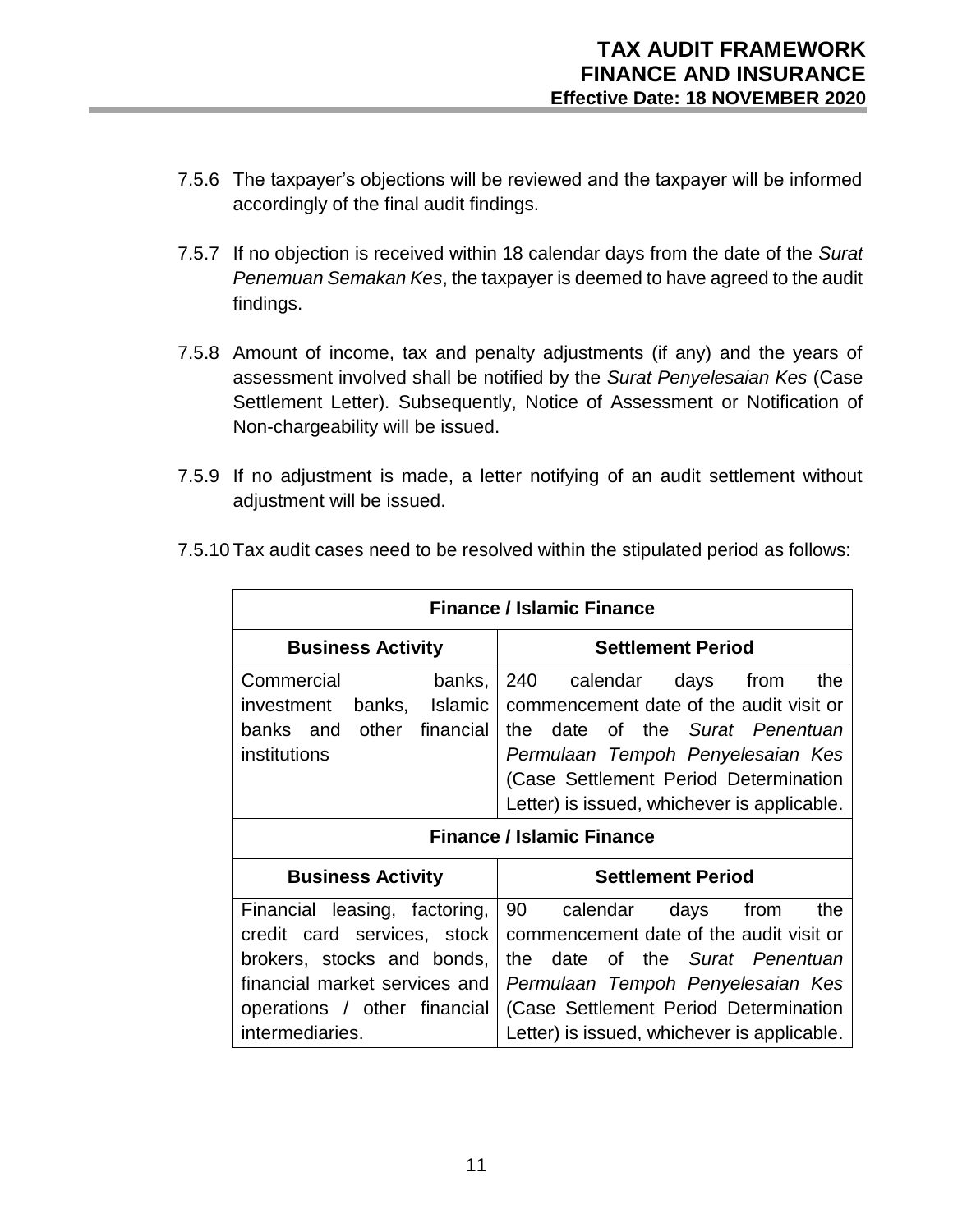| <b>Insurance / Takaful</b>                                 |                                                                                                                                                                                                                                                                         |  |  |  |  |  |  |  |  |  |
|------------------------------------------------------------|-------------------------------------------------------------------------------------------------------------------------------------------------------------------------------------------------------------------------------------------------------------------------|--|--|--|--|--|--|--|--|--|
| <b>Business Activity</b>                                   | <b>Settlement Period</b>                                                                                                                                                                                                                                                |  |  |  |  |  |  |  |  |  |
| business includes<br>Re<br><b>Insurance and Re Takaful</b> | Insurance and Takaful 240 calendar days from<br>the<br>commencement date of the audit visit or<br>date the Surat Penentuan<br>the<br>Permulaan Tempoh Penyelesaian Kes<br>(Case Settlement Period Determination<br>Letter) is issued, whichever<br>is is<br>applicable. |  |  |  |  |  |  |  |  |  |
| Business as a broker, agent<br>and adjuster                | 90<br>calendar<br>days<br>from<br>the<br>commencement date of the audit visit or<br>the Surat Penentuan<br>the<br>date<br>Permulaan Tempoh Penyelesaian Kes<br>(Case Settlement Period Determination<br>Letter) is issued, whichever<br><b>is</b><br>applicable.        |  |  |  |  |  |  |  |  |  |

If there are cases that exceed the period stated above to be resolved, the taxpayer will be notified by the IRBM.

7.5.11 Completed audit cases will not be re-audited for the same year of assessment and issue. However, in the event of other issues or new information are received for the year of assessment, a re-audit may be carried out.

#### 7.6 Voluntary Disclosure

- 7.6.1 Voluntary disclosure means the taxpayer makes a voluntary disclosure after the due date for submitting ITRF (for ITRF already submitted) in writing by letter or electronic media at any time before the audit action commences.
- 7.6.2 An audit action commences on the date of the *Surat Memohon Dokumen dan Maklumat* (Request for Documents and Information Letter). The letter will be issued to the taxpayer by official e-mail or fax or mail for the purpose of inquiring or obtaining information or documents related to the audit issue.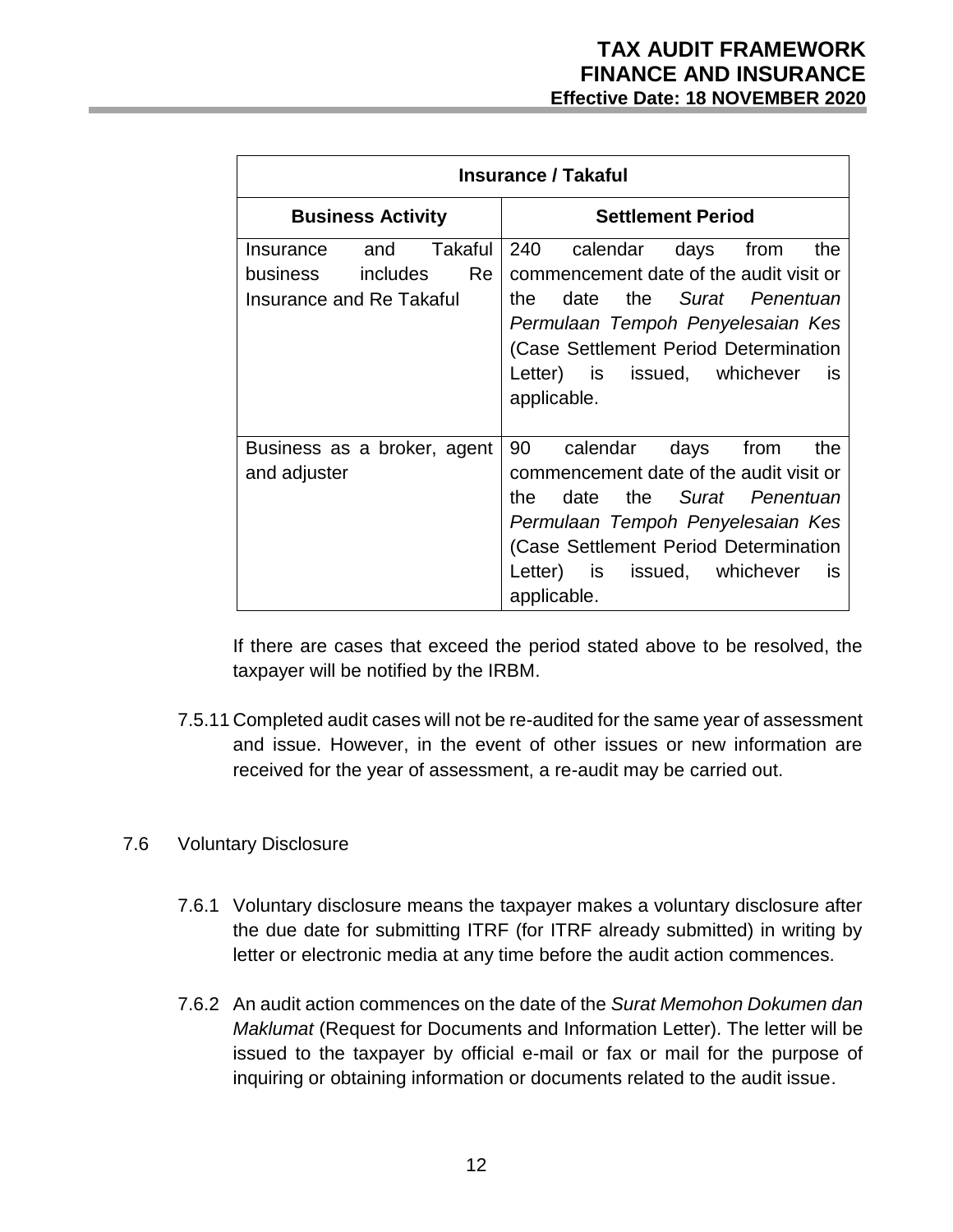7.6.3 All voluntary disclosures must be made in writing to the IRBM Special Industry Branch Director.

### **8. RIGHTS AND RESPONSIBILITIES**

#### 8.1 IRBM

- 8.1.1 The audit officer is required to adhere to the rules and code of ethics set forth by the IRBM in performing his duties:
	- a. professional, well mannered, trustworthy, honest and has integrity;
	- b. always ready to give explanations on the objectives of the tax audit and the rights and responsibilities of the taxpayer;
	- c. knowledgeable and fair in administering tax laws;
	- d. co-operative and is always ready to give advice and guidance to the taxpayer;
	- e. ensure that the audit is carried out smoothly with the optimal use of time;
	- f. request for documents, books of accounts and information that are relevant to the audit only;
	- g. explain the proposed tax adjustments and provide reasonable time for the taxpayer to give responses on issues raised; and
	- h. ensure the rights and interest of taxpayer and tax agent as well as documents of taxpayer, are safeguarded.
- 8.1.2 Identification of audit officer:
	- a. each audit officer is given an authority card bearing his name and photograph. This card also contains a statement that the officer is authorised to review the book of accounts, documents and records at the taxpayer's premises;
	- b. taxpayer is advised to check the authority card in order to verify the authenticity of the audit officer's identity; and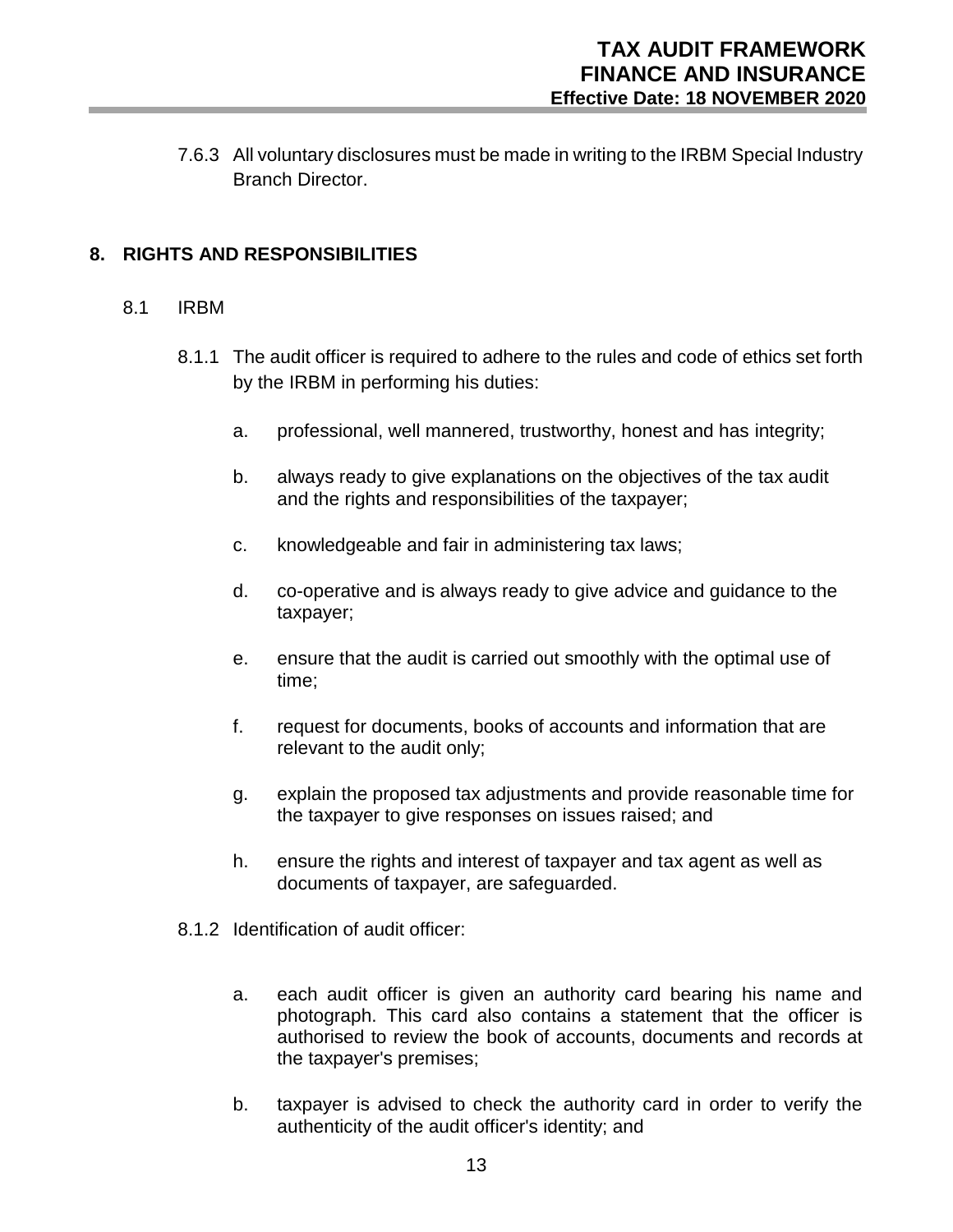- c. taxpayer is advised to check with the IRBM Special Industry Branch Director if there are any doubts on the authenticity of the audit officer.
- 8.1.3 An audit officer is prohibited from:
	- a. having any personal or financial interest in the business of a taxpayer being audited;
	- b. recommending to the taxpayer to appoint a particular tax agent for the audit case; and
	- c. abusing his position or power in carrying out his duties as provided under section 118 of the ITA.

#### 8.2 Taxpayer

- 8.2.1 Taxpayer Responsibilities:
	- a. provide co-operation, courteousness, fairness, honesty and integrity;
	- b. provide reasonable facilities and assistance to enable the audit officer to carry out his duties as outlined in Public Ruling No. 7/2000 which includes the following:
		- i. provide access to business premises to the audit officer, provide information and make available documents and records required for examination;
		- ii. provide explanation regarding the business, the accounting and information systems;
		- iii. allow examination and copying of records, documents and books of accounts whether in the physical and / or electronic medium;
		- iv. assist in the provision of or provide access to records, documents and books of account in the physical and / or electronic medium; and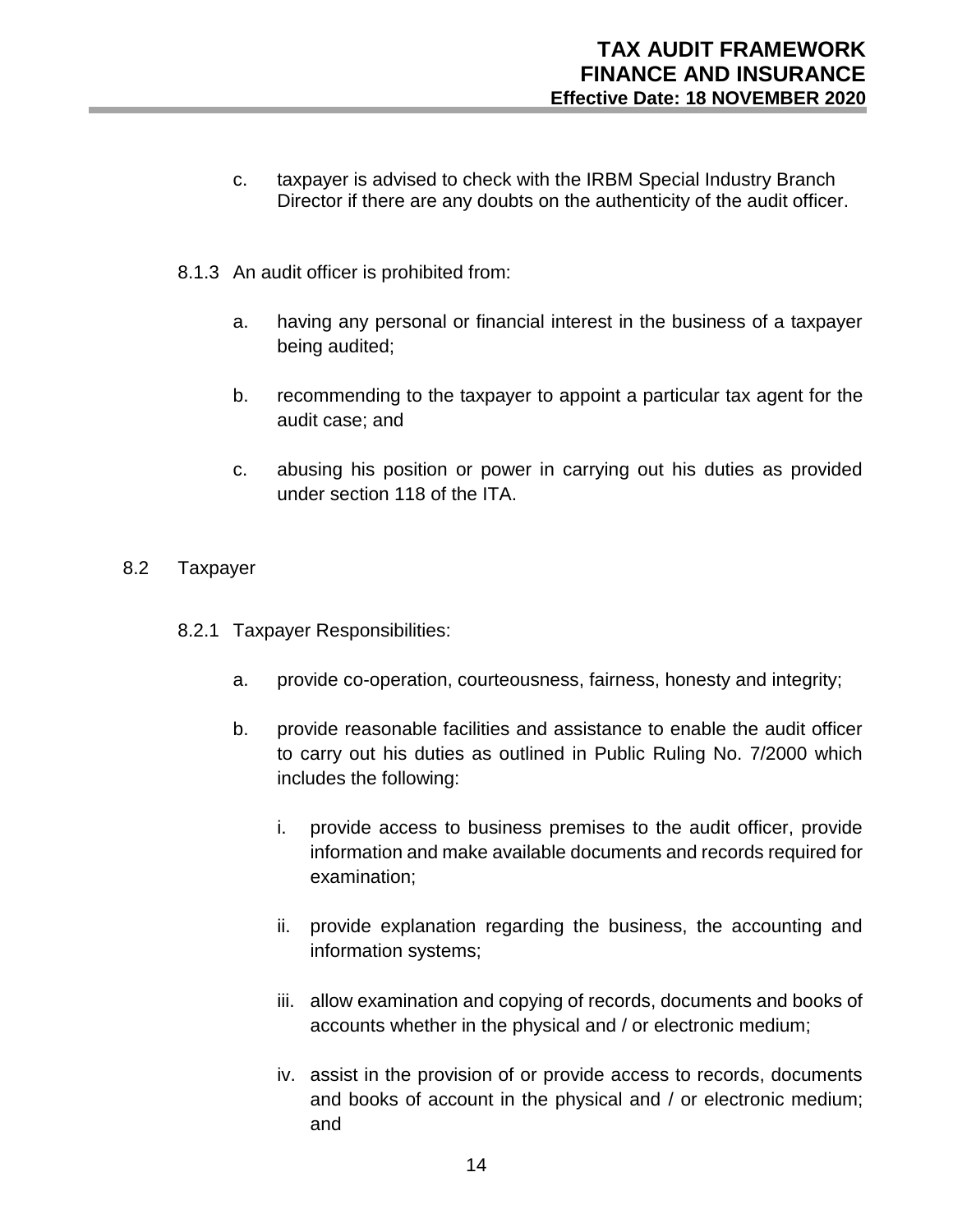- v. allow the use of copiers, telephone or other communication devices, electrical equipment, office space, furniture and electronic copy system facilities such as compact discs, pen drives, portable hard disks or any other storage media;
- c. Co-operate in providing complete responses to all queries:
	- i. if the question posed is unclear, the taxpayer may request further clarification from the audit officer;
	- ii. taxpayer will be considered guilty of an offence under the ITA provisions if he fails to co-operate in providing the required information.
- 8.2.2 The taxpayer is prohibited from:
	- a. giving any form of gifts to the audit officer and transacting any business with the audit officer during the audit process;
	- b. making any form of payments to the audit officer; and
	- c. obstructing the audit officer from exercising his functions. Such obstruction is an offence under section 116 of the ITA. Obstruction includes the following:
		- i. obstructing or refusing to allow an audit officer from entering lands, buildings, places and premises to perform his duties in accordance with section 80 of the ITA;
		- ii. obstructing an audit officer from performing his functions and duties under the provisions of the ITA;
		- iii. refusing to provide book of accounts, or other documents in the custody of or under his control when required by the audit officer;
		- iv. failing to provide reasonable assistance to the audit officer in carrying out his duties; or
		- v. refusing to answer or give responses to questions raised during the course of an audit.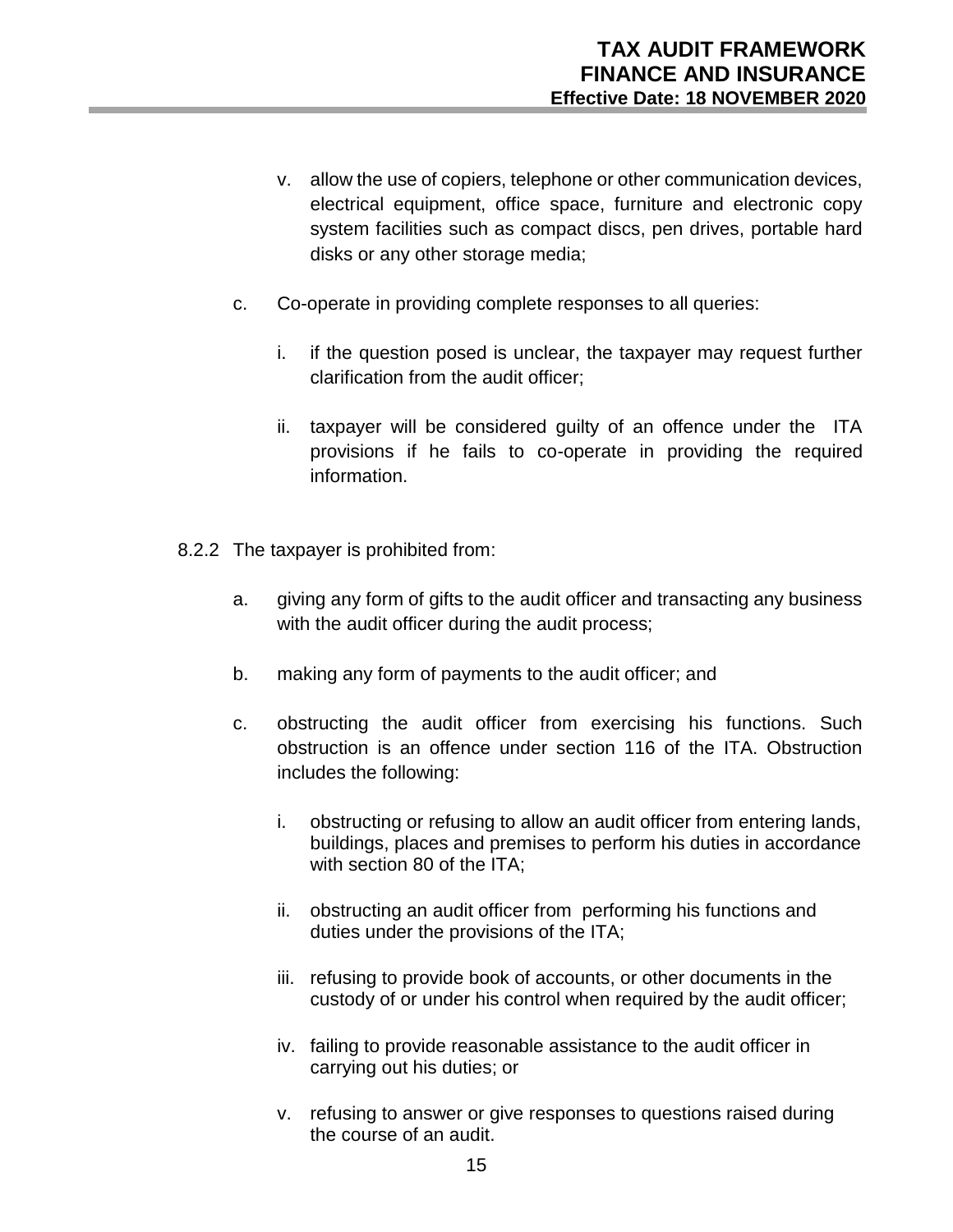- 8.3 Approved Tax Agent
	- 8.3.1 Taxpayer must submit a letter of appointment of an approved tax agent who is representing him. Taxpayer may request the tax agent to be present during the interview session. Taxpayer is also allowed to use the services of an interpreter during an interview or discussion session if the taxpayer is not fluent in Bahasa Malaysia or English.
	- 8.3.2 Approved tax agent is subjected to the code of conduct issued by the IRBM based on principles related to integrity, accountability, transparency and social responsibility.
	- 8.3.3 In performing duties, the approved tax agent must:
		- a. act with integrity, high professionalism and knowledge of tax law and tax practice;
		- b. be honest, trustworthy, transparent and always give full co-operation to taxpayer and IRBM, such as notifying termination of service as tax agent and adhering to the procedures and guidelines set by IRBM;
		- c. refrain from misusing information acquired or refrain from abusing position as a tax agent for personal gain;
		- d. always provide accurate feedback on the progress of the audit process and advise the taxpayer based on accurate and correct facts; and
		- e. safeguard the confidentiality of all information and ensure that the information is not disclosed to any unauthorised party (subsection 138(1) of the ITA).
	- 8.3.4 Approved tax agent is prohibited from:
		- a. giving wrong advice and working with taxpayer to reduce the amount of tax due;
		- b. delaying the process of completing a tax audit or giving up entrusted responsibility; and
		- **c.** offering any form of gift to the audit officer including on behalf of the taxpayer.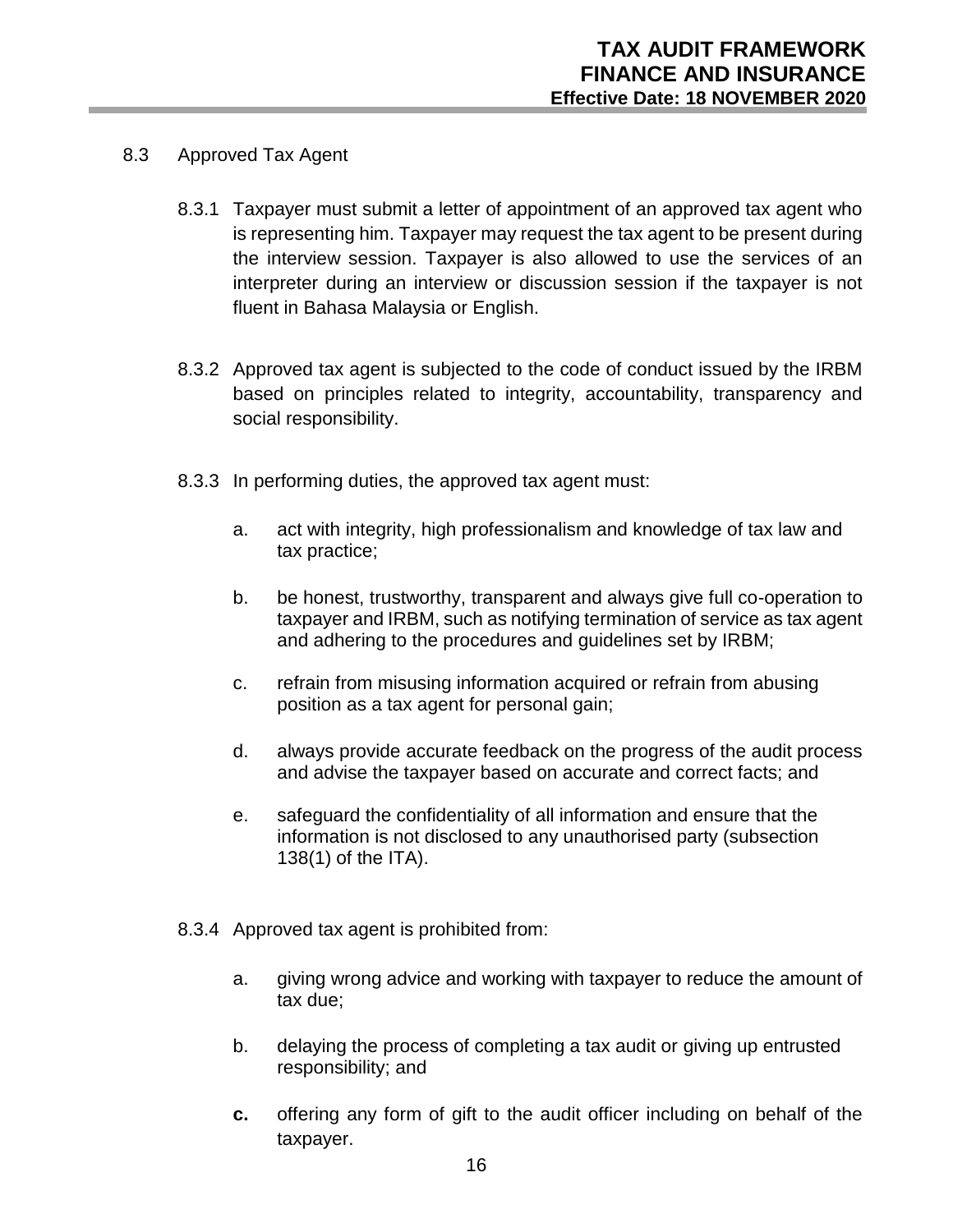#### **9. CONFIDENTIALITY OF INFORMATION**

IRBM will ensure that all information obtained from the taxpayer whether through interviews, discussions, correspondence or examination of records and documents are confidential and being used for income tax purposes only.

#### **10. OFFENCES AND PENALTIES**

- 10.1 In the event of an understatement or omission of any income as a result of the audit findings, penalty may be imposed under subsection 113(2) of the ITA equivalent to the undercharged tax amount (100%). However, for the purposes of this Tax Audit Framework, penalty imposed under subsection 113(2) of the ITA is at a rate of 45% of the tax undercharged. Nevertheless, the DGIR may exercise his discretion in accordance with subsection 124(3) of the ITA to reduce or eliminate penalties imposed.
- 10.2 If the taxpayer commits a repeated offence after being audited or investigated, the penalty will be imposed under subsection 113(2) of the ITA at a rate of 55% of the tax undercharged.
- 10.3 Repeated offence means:
	- 10.3.1 The taxpayer has been audited or investigated and the original / additional / composite assessment with the penalty under subsection 113(2) of the ITA has been raised; and
	- 10.3.2 The first offence is taken into account from the date of the notice of assessment which was raised from 1 January 2020.
- 10.4 Concession rate penalties may apply for cases where taxpayers voluntarily make a disclosure. Taxpayers are not eligible for voluntary disclosure once audit has begun.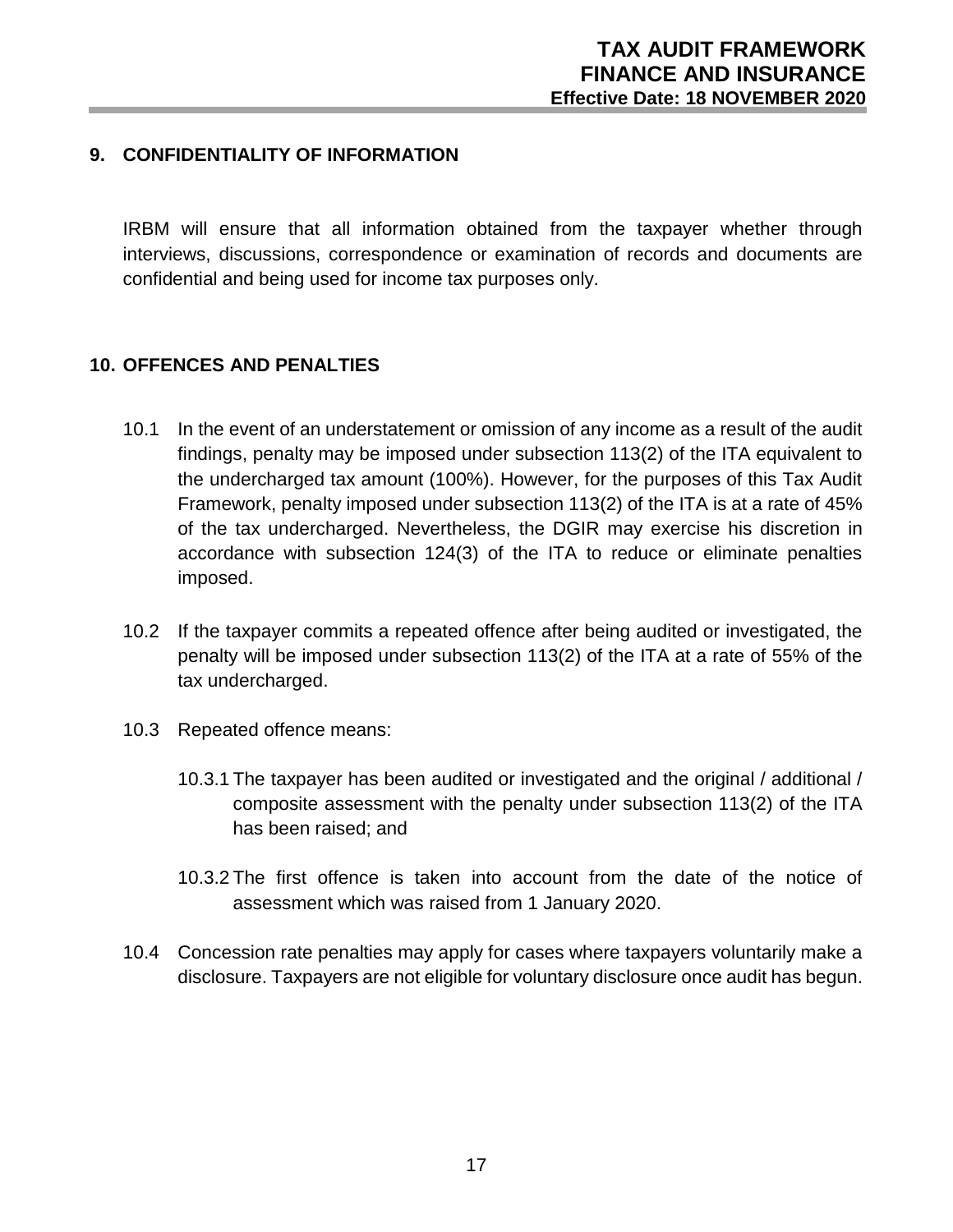10.5 The penalty rates under subsection 113(2) of the ITA for voluntary disclosure cases are as follows:

| <b>Duration of voluntary disclosure</b>                                                         | Rate     |
|-------------------------------------------------------------------------------------------------|----------|
| Within 60 days from the due date for submission of ITRF                                         | 10%      |
| More than 60 days but not later than six (6) months from<br>the due date for submission of ITRF | $15.5\%$ |
| More than six (6) months from the due date for<br>submission of ITRF                            | 35%      |

# **11. COMPLAINTS**

- 11.1 Taxpayer may complain if he is dissatisfied with the attitude of the audit officer or the manner in which the tax audit is being carried out to the Director of the Special Industry Branch / the Director of the Tax Compliance Department / the Deputy Director General / the Director General of Inland Revenue.
- 11.2 The IRBM will take decisive, fair and just action in handling complaints received.
- 11.3 The IRBM will not entertain any complaint which is found to have no basis and not made in good faith.
- 11.4 The IRBM will lodge a complaint against a tax agent or its representative who is uncooperative or acting unprofessionally and contrary to the code of ethics to the relevant authorities such as the Ministry of Finance Malaysia / Chartered Tax Institute of Malaysia / Malaysian Institute of Accountants / Malaysian Institute of Certified Public Accountants / the Malaysian Association of Tax Accountants / Bar Council.

#### **12. PAYMENT PROCEDURES**

- 12.1 If there are any tax and penalties arising from the audit adjustments, payments shall be made through the designated agent or IRBM Payment Counter.
- 12.2 The taxpayer is required to make full payment of the tax imposed and the penalties arising from the audit adjustments.